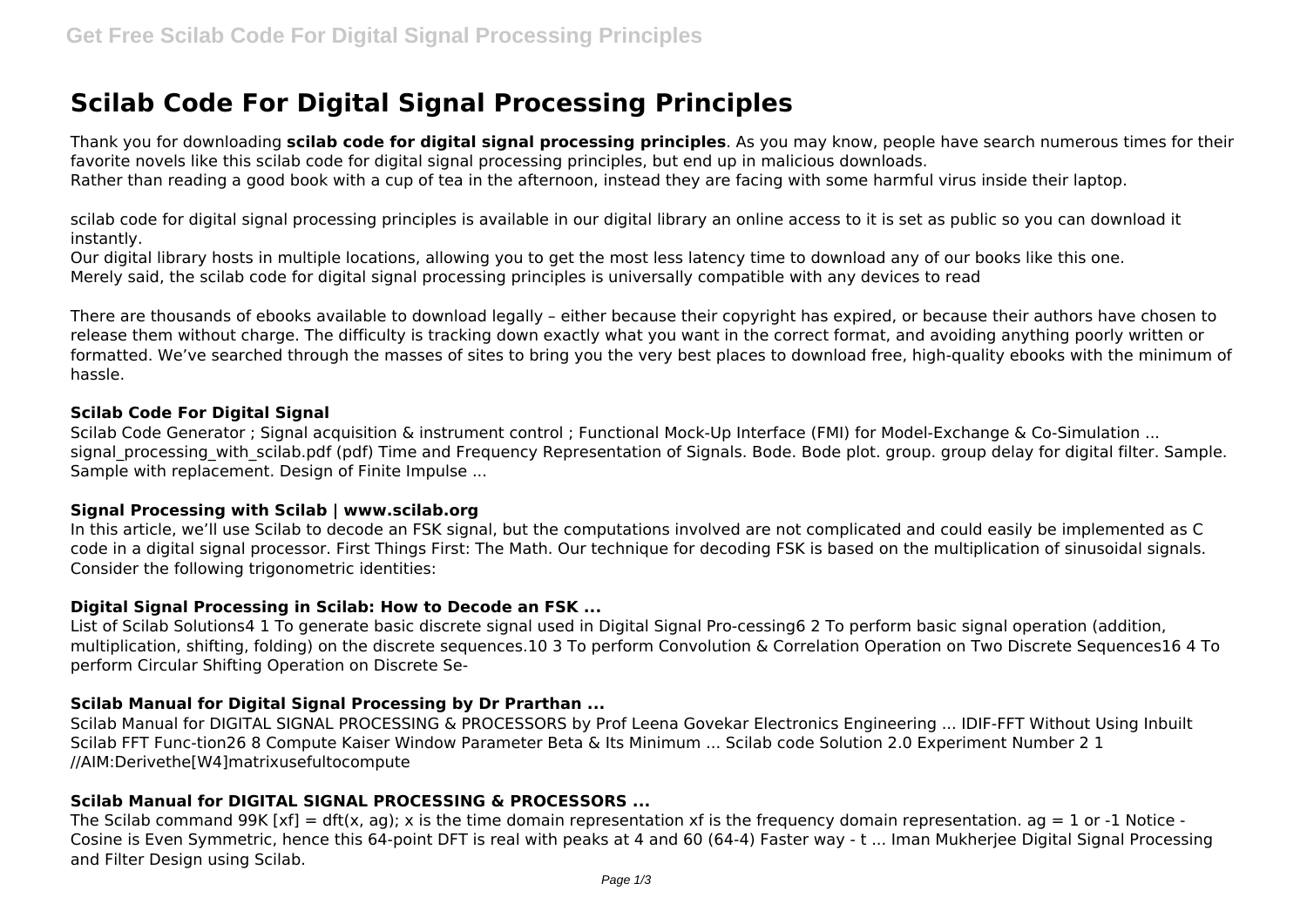# **Digital Signal Processing and Filter Design using Scilab**

Scilab provides tools to visualize, analyze and filter signals in time and frequency domains. Sampling. Here is the example of a bad sampling of a sine signal: nb pts=16; step=2e-3; t=step\*(0:1:nb pts-1); amp=3;f=100; s=amp\*sin(2\*%pi\*f\*t); plot2d(t,s); plot2d3(t,s,style=color('red')) Fourier Transform

## **Signal Processing | www.scilab.org**

For Signal Processing: Scilab helps you visualise, analyse and filter signals in time and frequency domains. Some of the capabilities include, but are not limited to, signal generation, power spectral density estimation, digital FIR and IIR filter design and signal transforms.

## **Home | Scilab.in**

Download Codes. Title of the lab Download Lab Solutions. Download PDF of Lab Solutions. About the Lab ... and Scilab Enterprises is granted exclusive rights for Scilab Trademark. This work is licensed under a Creative Commons Attribution-ShareAlike 4.0 International License ...

## **Download Codes | Scilab.in**

Scilab . Numerical Analysis ; Data visualization ; Algorithm development ; Application development ; Xcos . Model Customization & Modelica blocks creation ; Model building & edition ; Simulation ; Standard Palettes & Blocks ; Toolboxes . Image Processing & Computer Vision ; Model Order Reduction ; Scilab Code Generator ; Signal acquisition ...

#### **Home Page | www.scilab.org**

The creation of synthetic signals can be accomplished using the Scilab function randwhich generates random numbers. The user can generate a sequence of random numbers, a random matrix with the uniform or the gaussian probability laws. A seed is possible to re-create the same pseudorandom sequences.

#### **Magnitude - Scilab**

sincd — digital sinc function or Dirichlet kernel; Spectral estimation. cepstrum — cepstrum calculation; cspect — two sided cross-spectral estimate between 2 discrete time signals using the correlation method; czt — chirp z-transform algorithm; intdec — Changes sampling rate of a signal; mese — maximum entropy spectral estimation

## **Signal Processing - Scilab**

Scilab . Numerical Analysis ; Data visualization ; Algorithm development ; Application development ; Xcos . Model Customization & Modelica blocks creation ; Model building & edition ; Simulation ; Standard Palettes & Blocks ; Toolboxes . Image Processing & Computer Vision ; Model Order Reduction ; Scilab Code Generator ; Signal acquisition ...

## **Signal Processing | www.scilab.org**

(i) Output Signal to Noise Ratio of Delta Modulation using Scilab clc; clear all; a=input('Enter the amplitude of input signal: '); fm=input('Enter the modulating frequency in Hz: '); fs=input('Enter the sampling frequency in samples/second: '); ts=1/fs; //sampling interval delta=2\*%pi\*a\*fm\*ts; //step size to avoid slope overload P0max= $(a^2)/2$  ...

## **Digital Communication using Scilab – electronics ...**